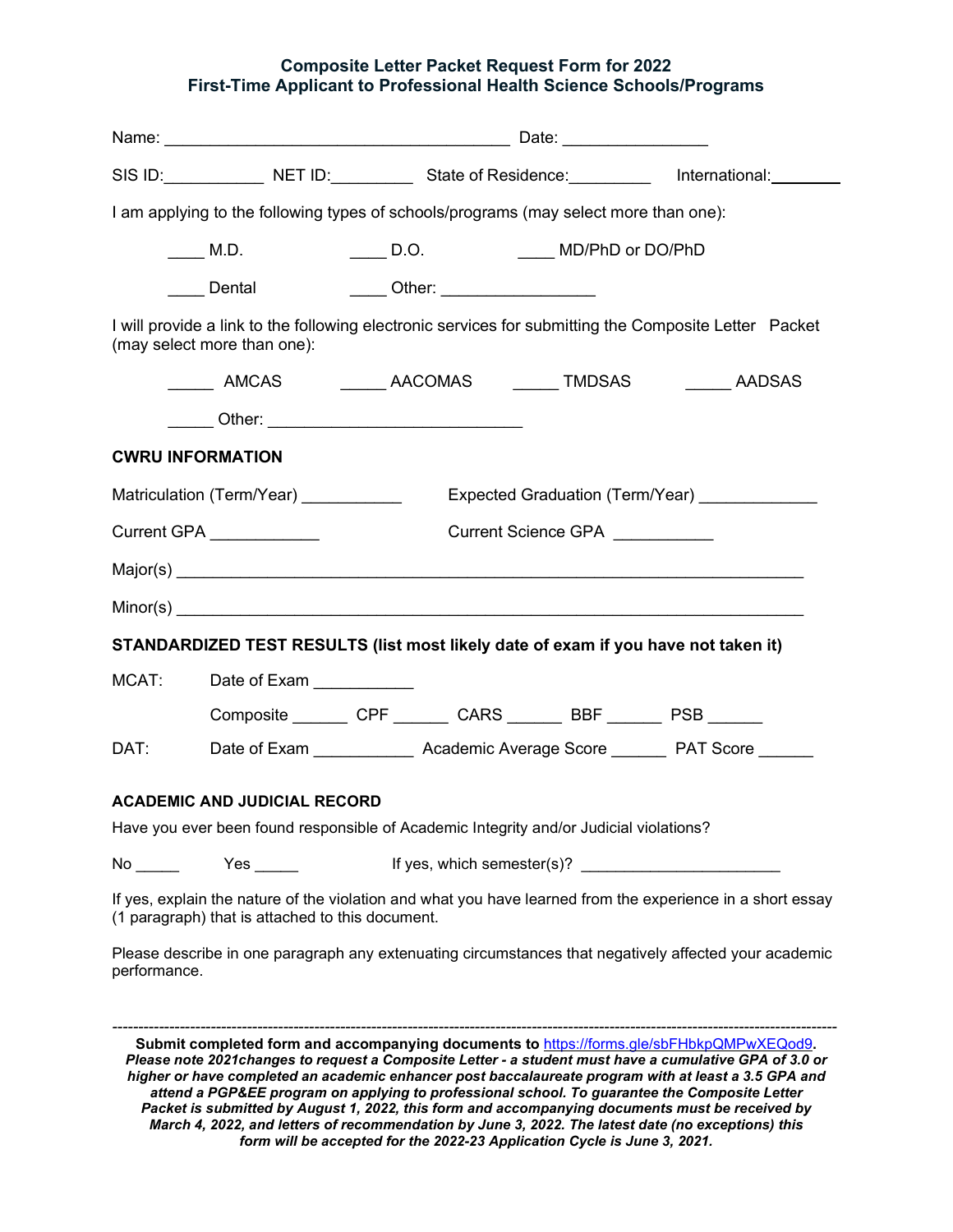# **Composite Letter Packet Request Form for 2022 First-Time Applicant to Professional Health Science Schools/Programs**

#### **SHORT ESSAYS**

Answer the following questions in a separate document that should accompany this form. Please provide no more than **one page** single spaced per question except question one which can be 5300 characters.

- 1. Describe how you became interested in pursuing a career in your chosen health profession. Include any relevant experiences, influences, and overcome hurdles or setbacks.
- 2. What clinical exposure (job shadowing and volunteer or paid work) have you had as a CWRU student and in high school? What did you learn from these experiences about your intended profession? About yourself?
- 3. What research experiences have you had as a CWRU student and in high school? What did you learn from these experiences about the research process and about yourself?
- 4. Which of your extracurricular experiences (other than clinical exposure and research) during your college career have been most meaningful? Explain in what ways you feel these experiences have strengthened your qualifications for a career in your chosen health profession.
- 5. Please answer one of the following questions: In what ways are you a different individual than when you matriculated to CWRU? Or talk about a time when you were a servant leader? Provide examples of experiences, accomplishments, or new perspectives that demonstrate how you have developed as an individual.

#### **RESUME AND FOLLOW-UP MEETING**

Along with this form, you must submit a **resume** that includes all clinical experiences (job shadowing and volunteer), research positions, student organizations, service work, and other employment during your college and post-baccalaureate years. It is advisable to include clinical exposure and research experience that occurred while in high school. A complete application includes all the above and a current photo of yourself.

After submitting this form, you will be required to schedule a **follow-up meeting** to discuss your essay responses and your application. The meeting will need to be at least three business days after you submit the form. You will receive an email with available times to schedule an appointment for a composite interview appointment.

### **LETTERS OF RECOMMENDATION**

The Composite Letter Packet requires the inclusion of three letters of recommendation from CWRU faculty. Two of the faculty letters must come from the STEMM areas **(best practice would be biology, chemistry physics or math)**. At least one of these two letters must come from a STEMM faculty member who has taught a course in which you were enrolled. The third faculty letter must come from a non-STEMM area, such as the arts, humanities, social sciences, or business. Up to two additional letters may be submitted for inclusion in the letter packet. These letters may come from additional faculty members, primary investigators and research mentors, health professionals you have shadowed, work/organization supervisors, coaches, and others.

*--------------------------------------------------------------------------------------------------------------------------------------------* **Submit completed form and accompanying documents to** <https://forms.gle/sbFHbkpQMPwXEQod9>**.** *Please note 2021changes to request a Composite Letter - a student must have a cumulative GPA of 3.0 or higher or have completed an academic enhancer post baccalaureate program with at least a 3.5 GPA and attend a PGP&EE program on applying to professional school. To guarantee the Composite Letter Packet is submitted by August 1, 2022, this form and accompanying documents must be received by March 4, 2022, and letters of recommendation by June 3, 2022. The latest date (no exceptions) this form will be accepted for the 2022-23 Application Cycle is June 3, 2021.*